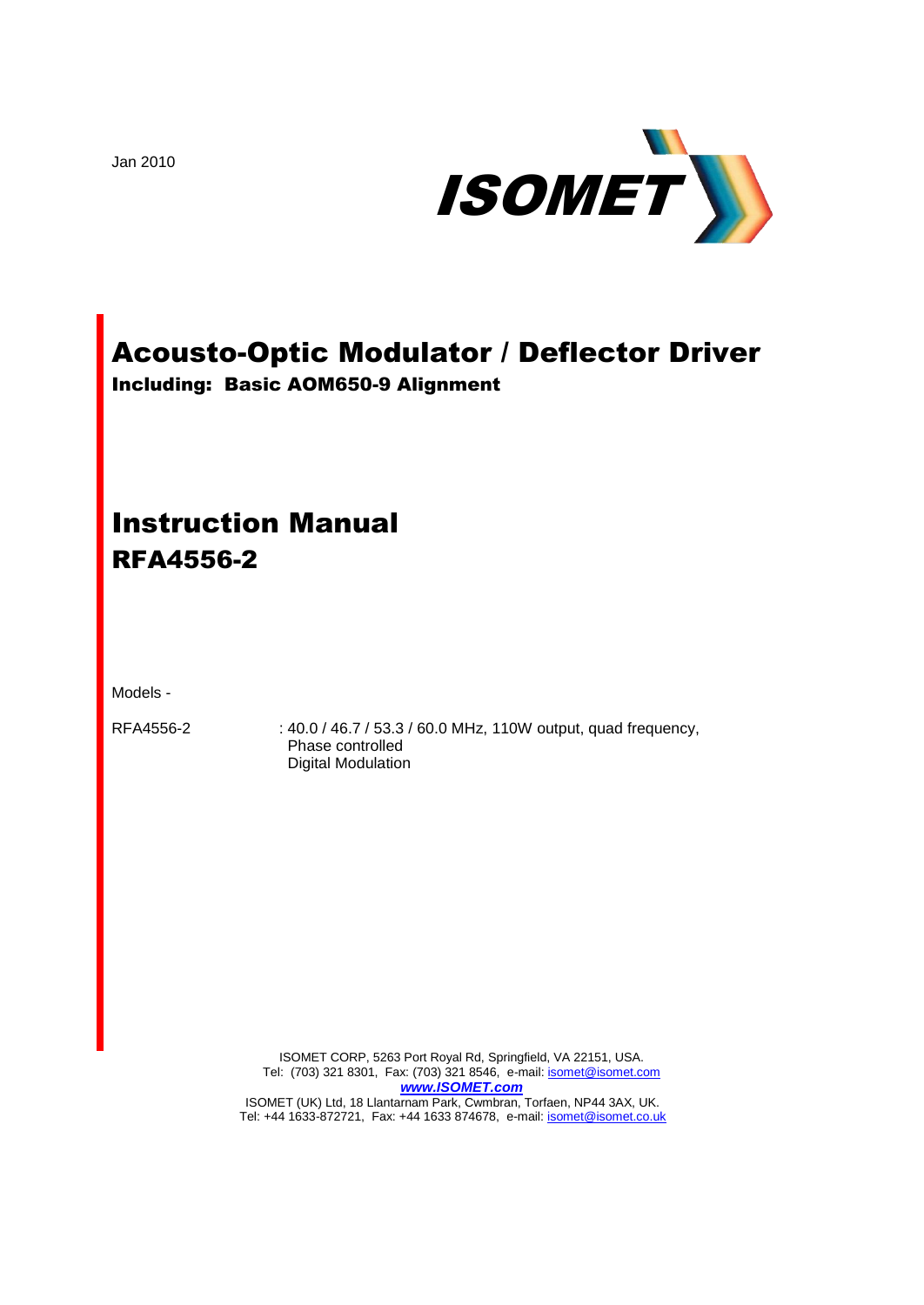

# 1. GENERAL

The Model RFA4556-2 is a class A amplifier designed to drive the AOM650 series of Isomet High Power Germanium Acousto-Optic Deflectors with four sequential frequencies and up to 120Watts total RF power. The RFA4556-2 exhibits phase shifting between the two RF output channels. Phase shifting forms the basis of the beam-steering technique used in Isomet wideband AO deflectors and ensures optimum efficiency across the bandwidth of the deflector.

A summary of the driver specification is shown in the following table:

| Model     | Use With                                  | Center Frequency                                                   | <b>Total Output Power</b> |
|-----------|-------------------------------------------|--------------------------------------------------------------------|---------------------------|
| RFA4556-2 | AOM650 series for<br>Quad spot Modulation | Selectable.<br>40.0 / 46.7 / 53.3 / 60 MHz<br>(Not simultaneously) | $>$ 110.0 Watt            |

Figure 2 is a block diagram of the driver. The key areas are summarized below.

#### Frequency Source

The four output frequencies are determined by free-running quartz-crystal oscillators. The frequency is accurate to within  $\pm$  0.005% and the stability is better than  $\pm$  0.003%; the oscillators are not temperature stabilized.

Two logic inputs control the output frequency:

|            | <b>Frequency Select Input</b> |      |  |
|------------|-------------------------------|------|--|
| Frequency  | Bit <sub>2</sub>              | Bit1 |  |
| 40.00 MHz  | 0                             |      |  |
| 46.66r MHz | 0                             | 1    |  |
| 53.33r MHz | 1                             | 1    |  |
| 60.00 MHz  | 1                             |      |  |

High-frequency, diode ring modulators are used to amplitude-modulate and power adjust the RF carriers.

### Amplitude Modulation

A single digital input is applied to modulate both RF outputs simultaneously. This modulation input is independent of the frequency selection. An input swing of greater than 2.0V volt (positive with respect to ground) will drive the RF On. An input voltage of less than 1.0V will drive the RF Off.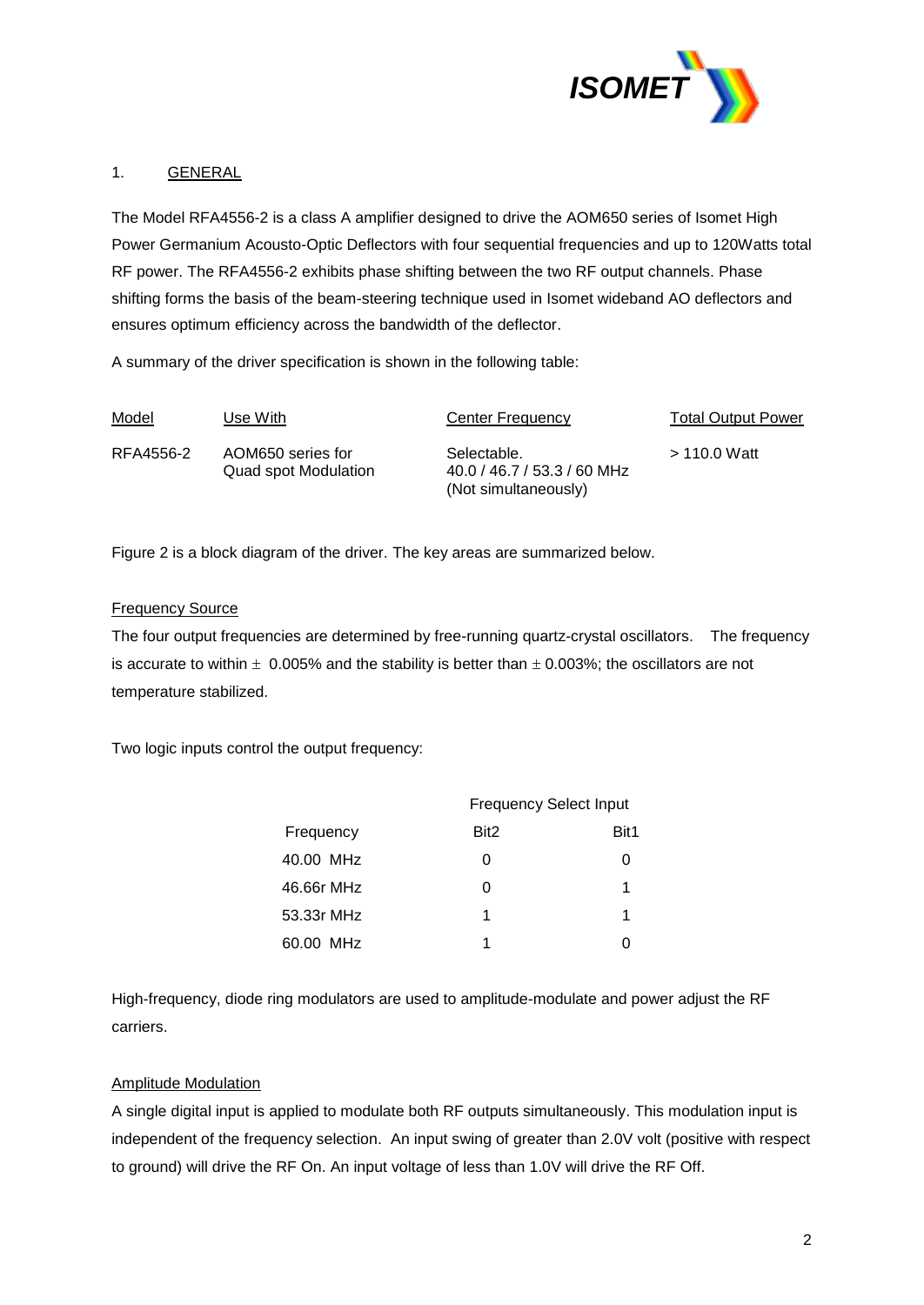

# RF Power Control

The RF output power for each frequency is set independently and according to one of two power control methods; manual adjustment or non-volatile digital potentiometers. Each output frequency has an associated manual and digital pot.

# Phase Control

A switched delay unit generates the correct phase control between the outputs depending on the selected spot frequency (i.e. 40, 46.7, 53.3 or 60 MHz). MMIC r-f pre-amplifier stages isolate the low level modulation and phase control circuitry from the power amplifier stages.

# Power Amplifiers

The two Class A power amplifier stages function in parallel and are designed to operate at full rated power into a 50 $\Omega$  load with 100% duty cycle.

# DC Input

A low impedance d-c power source is required. The operating voltage is +24V (+28Vdc MAXIMUM) at a current drain of approximately 13A. The external power source should be regulated to  $\pm$  2% and the power supply ripple voltage should be less than 200mV for best results. Higher RF output power is achieved at 28Vdc.

### **PRECAUTIONS**

- **Maximum RF power = fully clockwise**
- **Direct digital input levels must not exceed 7 volts**
- **Opto-Isolated digital input levels must not exceed 24 volts**
- **Water cooling is mandatory. The heatsink temperature must not exceed 70C.**

**SERIOUS DAMAGE TO THE AMPLIFIER MAY RESULT IF THE TEMPERATURE EXCEEDS 70C. SERIOUS DAMAGE TO THE AMPLIFIER MAY ALSO RESULT IF THE RF OUTPUT CONNECTOR IS OPERATED OPEN-CIRCUITED OR SHORT-CIRCUITED.**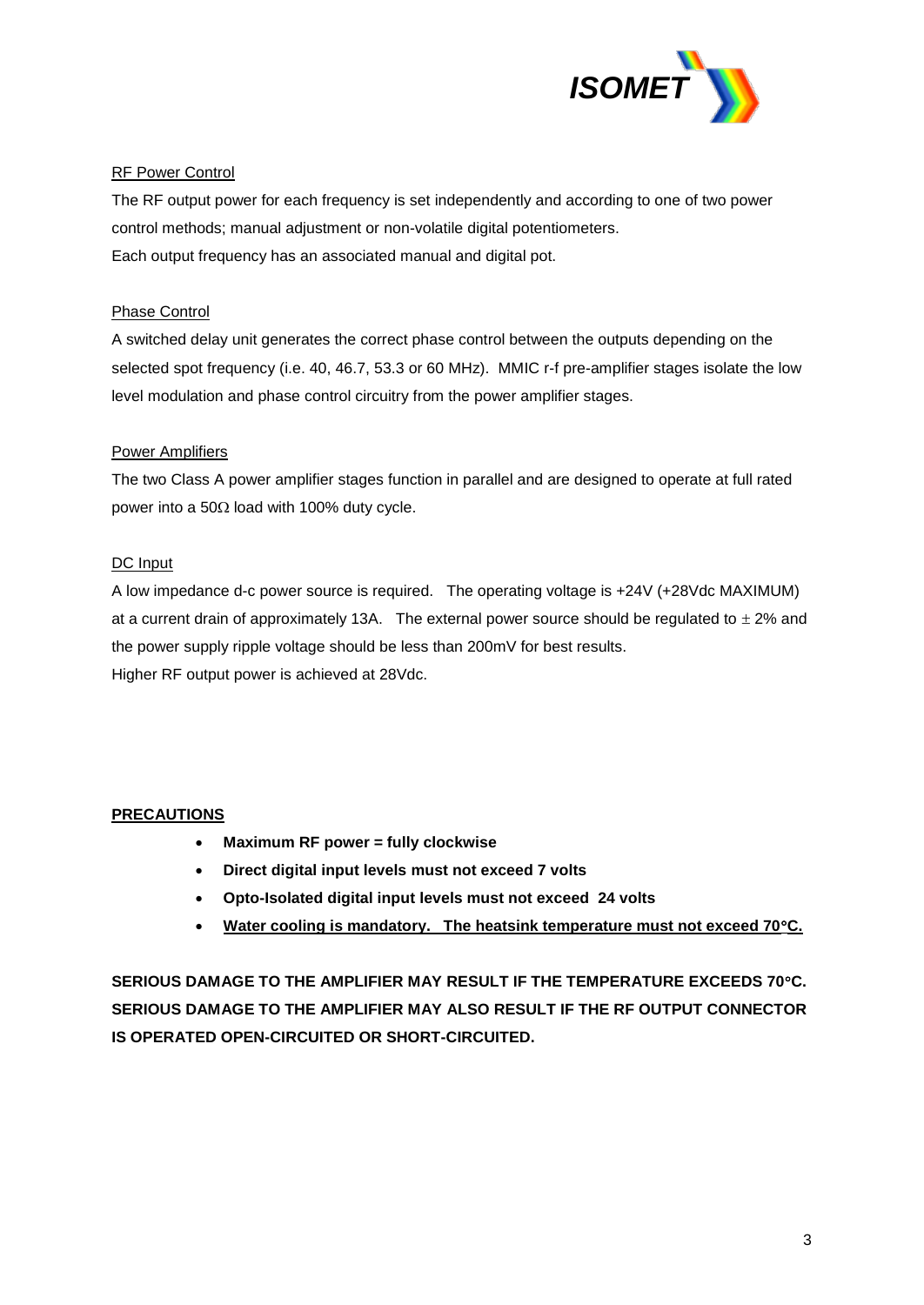

# 2.0 DIGITAL MODULATION

The RF POWER ADJUST control sets the peak driver output for the ON condition (TTL=1). A low level input (TTL=0) will turn the RF output OFF.

Figure 3 illustrate the modulation waveforms

# 2.1 POWER ADJUSTMENT

A logic input to 25way D type determines the active method.

2.2 Manual: High logic level or Open circuit on *DP / Manual Sel* input pin7 (20) Multi-turn potentiometers control the maximum RF power for both outputs of the Driver at each frequency.

| Frequency  | Potentiometer |
|------------|---------------|
| 40.00 MHz  | F4            |
| 46.66r MHz | F3            |
| 53.33r MHz | F1            |
| 60.00 MHz  | F2            |

2.3 Remote: Low level logic or closed circuit on *DP / Manual Sel* input pin7 (20) Digitally controlled 100 step solid-state potentiometers determine the maximum RF output power.

All inputs to the digital potentiometers (DP) are opto-isolated. An additional 24Vdc / 100mA DC supply is required for the opto-isolated interface. This must be provided and applied to pin 9 of the 25 way D-type.

The signal functions are shown in the tables below.

Pin numbers in (brackets) are the signal returns. For the isolated signals these are pins 16, 17, 18, 19, 20 which are connected internally to the isolated ground.

[Note, pins 14, 22, 23, 24, 25 are connected internally to the driver chassis (non-isolated) or 0V ground]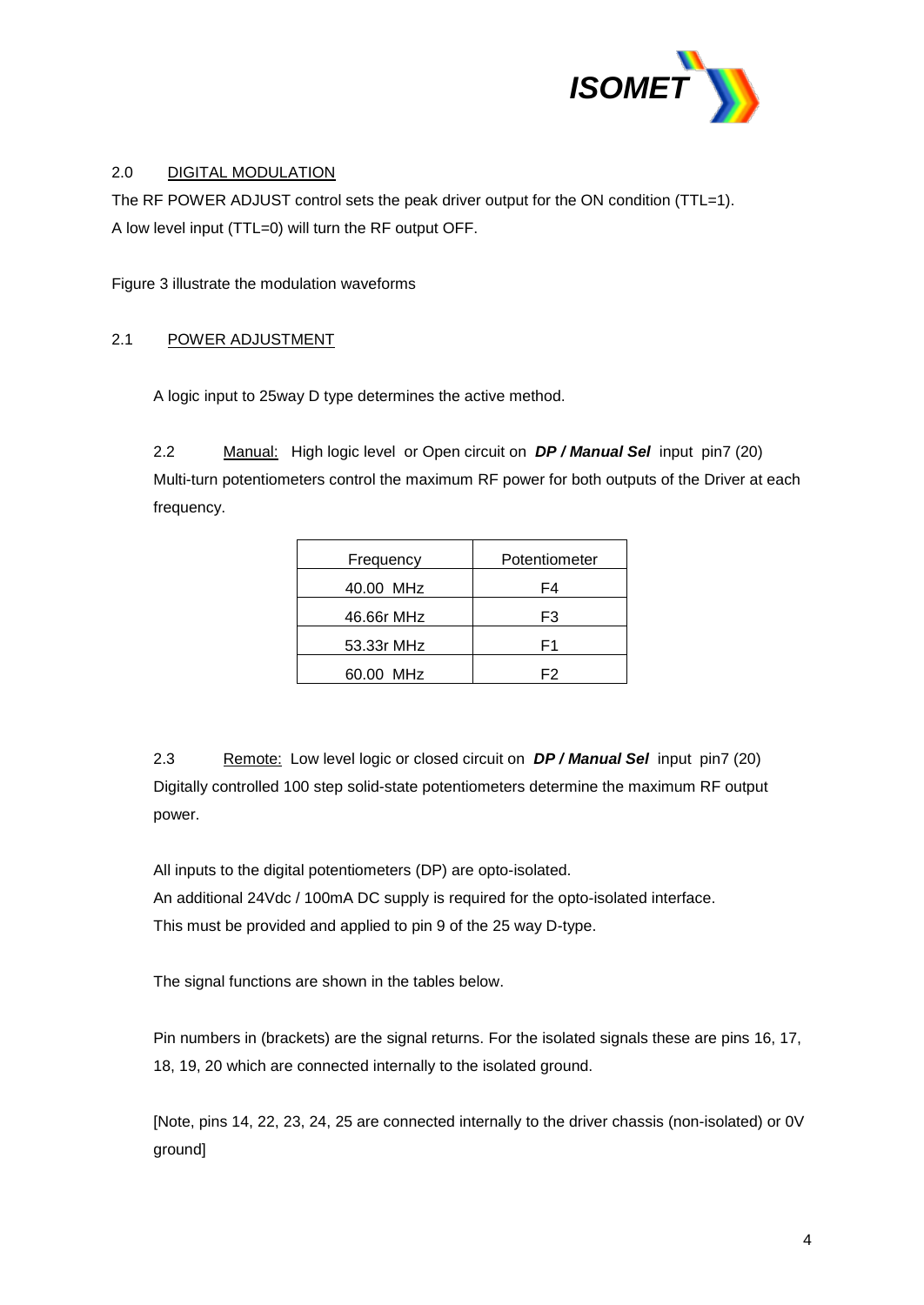

|             | 25way D type +sig (-rtn) |            |                             |
|-------------|--------------------------|------------|-----------------------------|
| Pin 8 (21)  | Pin 6 (19)               | Pin 5 (18) |                             |
| DP-Write En | DP Inc                   | DP UP/-DWN | Mode                        |
|             |                          | н          | Increase Power              |
|             |                          |            | Decrease Power              |
|             | н                        | X          | Store DP position           |
| н           | X                        | X          | Standby                     |
|             |                          | х          | No Store, Return to Standby |

|             | 25way D type +sig (-rtn)              |                           |                           |                                               |
|-------------|---------------------------------------|---------------------------|---------------------------|-----------------------------------------------|
| Pin 8 (21)  | Pin 7 (20)                            | Pin 4 (17)                | Pin 3 (16)                |                                               |
| DP-Write En | <b>DP/Manual</b><br><b>Pot Select</b> | <b>DP Adjust</b><br>Bit 2 | <b>DP Adjust</b><br>Bit 1 | Frequency selected for<br>DP power adjustment |
|             |                                       |                           |                           | 40.00 MHz                                     |
|             |                                       |                           | н                         | 46.67 MHz                                     |
|             |                                       | н                         | н                         | 53.33 MHz                                     |
|             |                                       | н                         |                           | 60.00 MHz                                     |
| н           |                                       | X                         | X                         | No Frequency Selected                         |
| X           | н                                     | X                         | X                         | DP disabled, power Control<br>by Manual Pots  |

High to low transitions on *DP Inc* will increment / decrement the RF power depending on the state of the *DP UP/-DWN* input.

The power values will be stored in non-volatile memory on a low to high transition of *DP -Write En* while the *DP Inc* input is also HIGH.

DO NOT change the state of the Frequency select inputs *DP Adjust Bits 1 and 2* during the power adjustment and store procedures.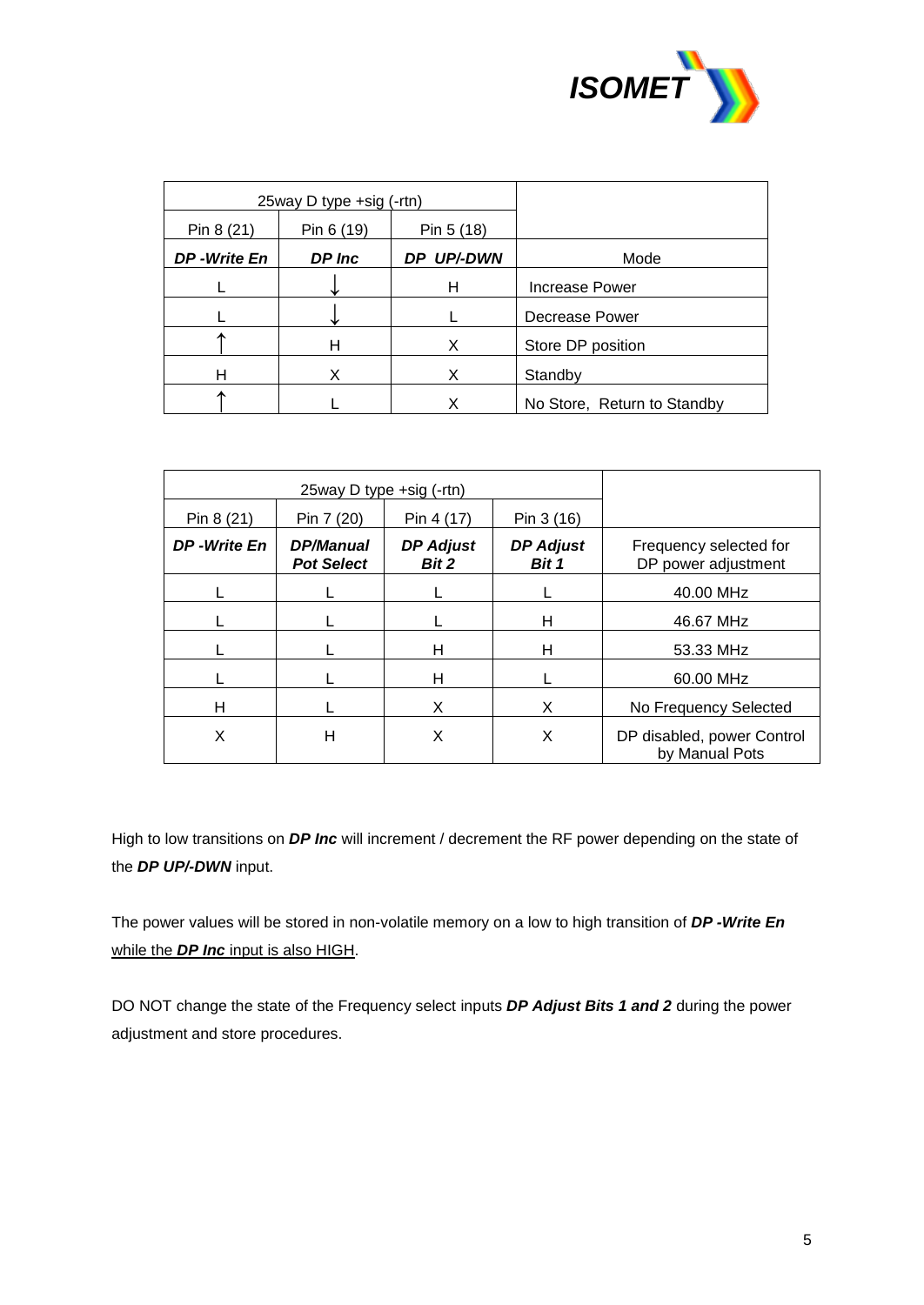

# 2.4 LED INDICATORS

An array of LED indicator serves to indicate the operating state of the driver. These are labelled A, B, C, D on the driver front panel.

The LEDs will illuminate RED or GREEN, when the DC power is applied and the Interlocks are valid.

One or both RF outputs may be live if any LED is illuminated.

## **LED A**

Illuminates when RF power is live on RF1 output May not illuminate when the modulation duty cycle is less than 20% (approx).

# **LED B**

Illuminates when DC power is applied.

#### **LED C**

Illuminates when RF power is live on RF2 output May not illuminate when the modulation duty cycle is less than 20% (approx).

## **LED D**

Illuminates when BOTH the AOM and internal driver thermal interlocks switches are in the Closed (no fault) state.

This LED will not illuminate if either the AOM or internal driver thermal interlocks switches are in the open (fault) state or the DC supply is off.

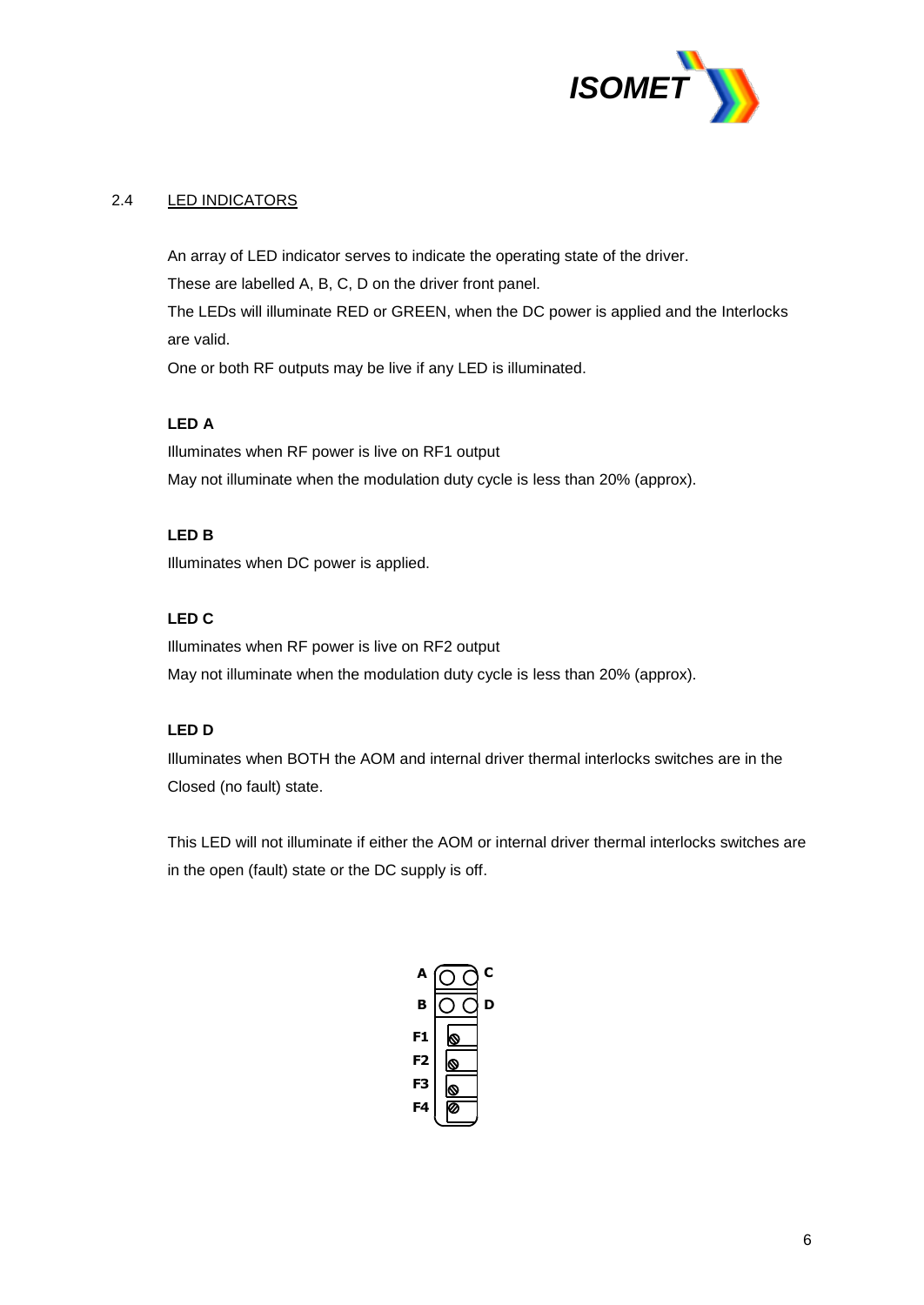

## 3 INSTALLATION AND ADJUSTMENT

3.1 Connect cooling water to the RFA4556-2 at a flow not less than 0.5 litre / minute at < 25deg.C. Refer to Figure 1.

Connect cooling water to the AO device.

Due to the high RF power dissipated in the AO modulator, it is paramount that the device is operated only when water cooling is circulating. For optimum AO performance ensure the flow rate is more than 1 litre / minute at < 20 deg.C

- 3.2 With no d-c power applied, connect the + 24V DC to the center terminal of the feed-thru terminal. DO NOT APPLY POWER.
- 3.3 Align the deflector head to insure that the incident light beam is centred in the active aperture of the deflector.
- 3.4 Connect the (2) RF output BNC jacks to the (2) SMA RF inputs of the acousto-optic deflector (or a 50 ohm RF load, if it is desired to measure the modulator RF output power). The order of connection is important. This depends on the Bragg orientation. Figure 4 illustrates the options.

The deflector will not be damaged if the order is incorrect but the amplifier outputs must be terminated. If the RF cable connections are incorrect, it will not be possible to achieve high efficiency at all frequencies / spot positions.

The coax cable from the amplifier to the two RF connections of the deflector should be of equal length

3.5 Connect the Interlock of the acousto-optic modulator (mini 3-pin snap connector) to the enable inputs on the 25-pin D-type connector of the RFA4556-2. Connect pin 1 of 'D' to the centre pin 1 and pin 14 of 'D' to the outer pin 2. (See Figure 5)

If the temperature of the modulator exceeds 32ºC or the internal driver temperature exceeds 70ºC, then the interlock connection becomes open circuit, disabling the RF output. An LED indicator illuminates when the Interlocks are closed and the RF is enabled. In addition, an open drain 'interlock valid' signal output is provided on pin 2 / pin 15 of the D-type connector for remote monitoring purposes.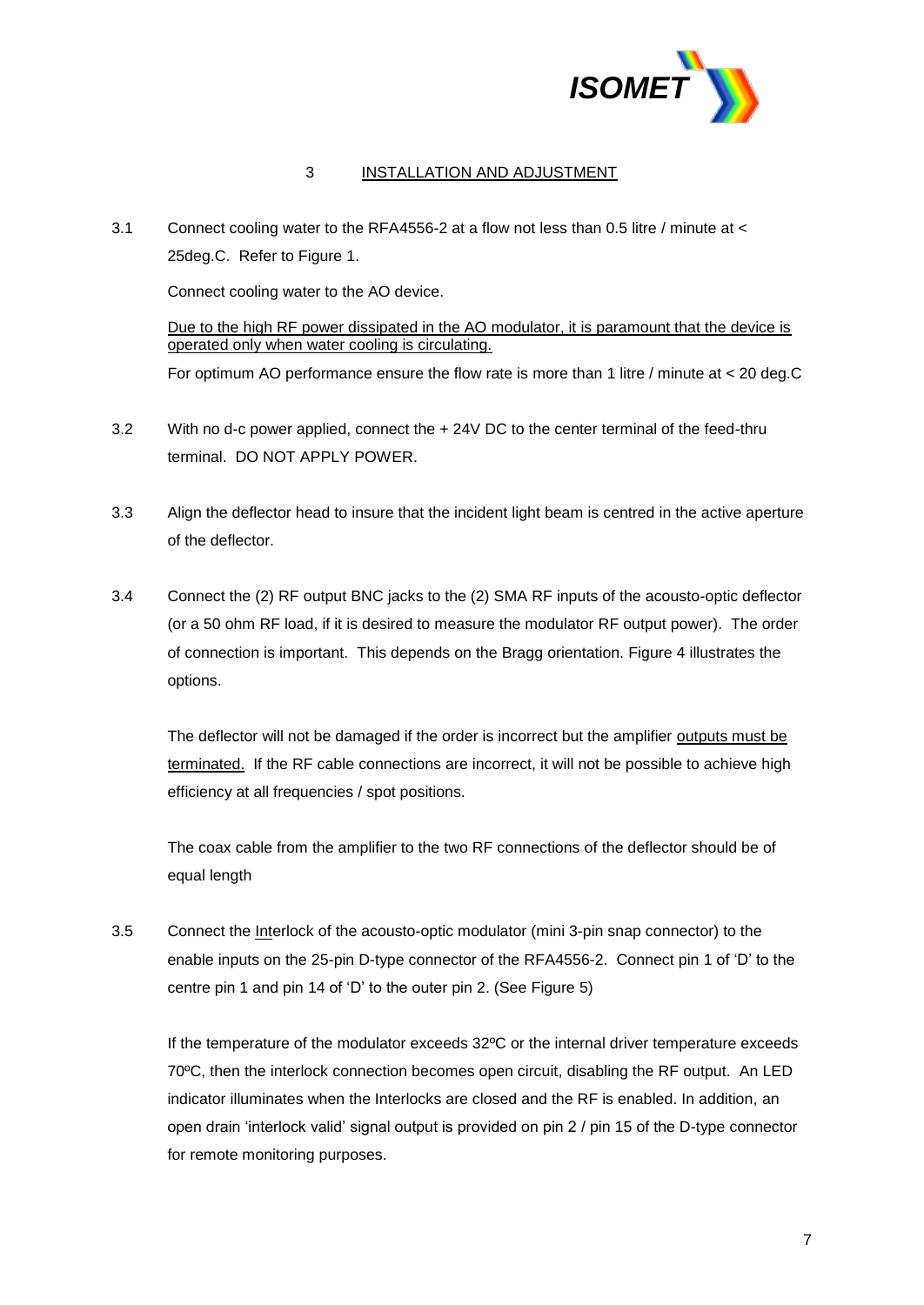

3.6 Adjustment of the RF output power is best done with amplifier connected to the acousto-optic modulator. The Amplifier maximum output power is factory preset to approx 40W per output (80W total).

The optimum RF power level required for the modulator to produce maximum first order intensity will be different at various laser wavelengths and/or frequencies. Applying RF power in excess of this optimum level will cause a decrease in first order intensity (a false indication of insufficient RF power) and makes accurate Bragg alignment difficult. It is therefore recommended that initial alignment be performed at a relatively low RF power level.

- 3.6 It is recommended that initial alignment be made using the manual RF power adjustment. Ensure the input to pin7, *DP/MANUAL Pot Select* is open (HIGH)
- 3.7 If the setting of the RF manual potentiometers is unknown, it will be necessary to set the power to a safe starting level of approximately 1/3 to 1/2 maximum. To achieve this without an RF power meter, the following procedure is recommended. With an insulated alignment tool or screwdriver rotate all four power adjustment potentiometers F1, F2, F3, and F4 potentiometers fully OFF, (at least 20 turns anticlockwise / CCW). Then rotate approx 10 turn clockwise.
- 3.8 Apply DC to the amplifier.

:

- 3.9 Apply a TTL High (or 5.0V) constant modulation signal to the Modulation input on the 25way D-type connector of the RFA4556-2. Connect the modulation signal to pin 11 of 'D' type and signal return to pin 23.
- 3.9.1 Select the "mid" frequency of 46.67MHz. Connect the TTL compatible Freq Select signals to pin 12 and pin 13 of 'D' type and signal returns to pin 24 and 25.

See table below for appropriate signal levels.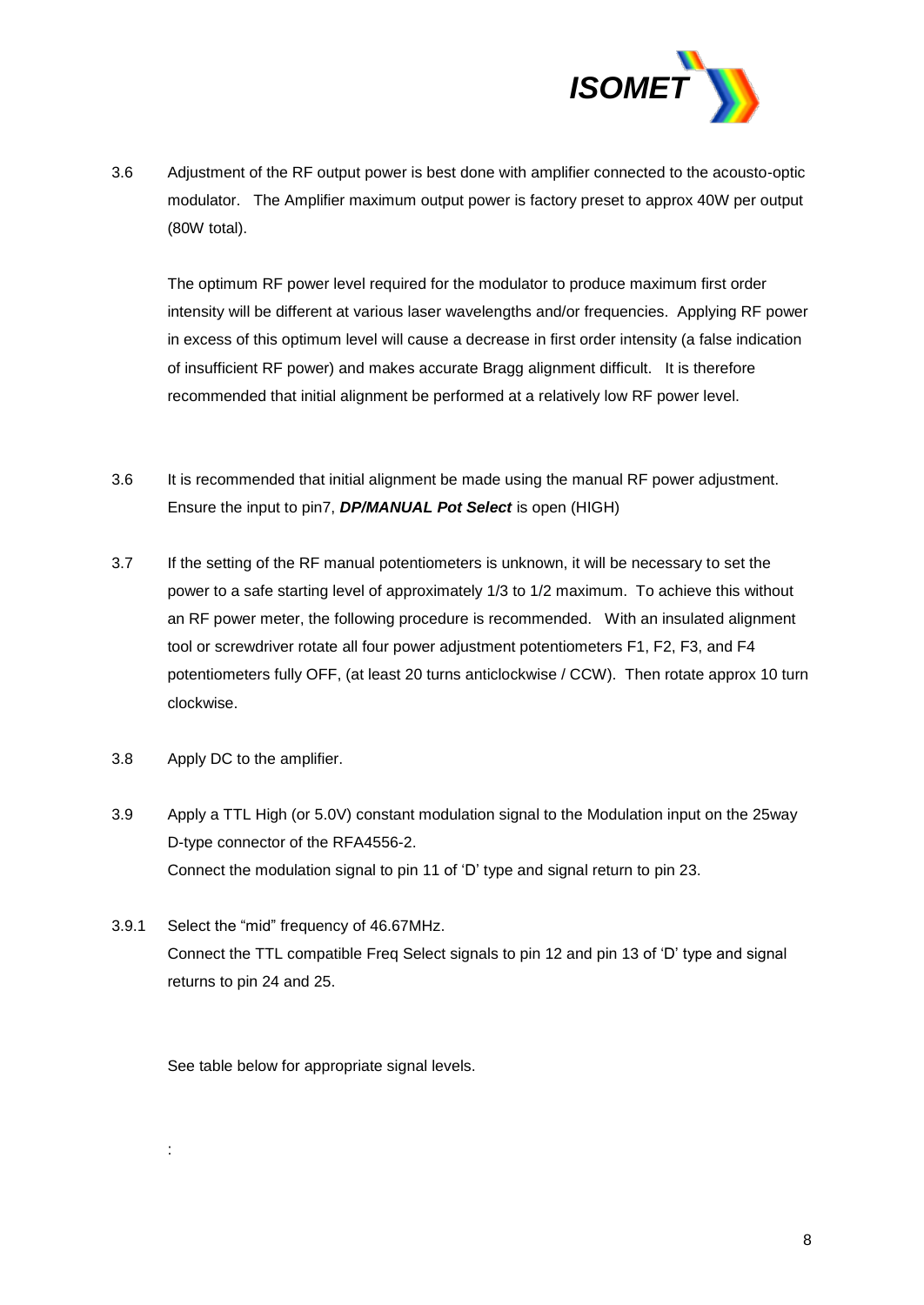

|            | <b>Frequency Select Input</b> |             |  |
|------------|-------------------------------|-------------|--|
| Frequency  | <b>Bit2</b> , pin 12          | Bit1, pin13 |  |
| 40.00 MHz  | 0                             |             |  |
| 46.66r MHz |                               | 1           |  |
| 53.33r MHz | 1                             | 1           |  |
| 60.00 MHz  |                               |             |  |

# **Alignment**

Input the laser beam toward the centre of either aperture of the AOM. Ensure the polarization is horizontal with respect to the base and the beam height does not exceed the active aperture height of the AOM.

Start with the laser beam normal to the input optical face of the AOM and very slowly rotate the AOM (direction related to the RF connection order). See Figure 5 for one possible configuration.

- 3.10 Observe the diffracted first-order output from the acousto-optic modulator and the undeflected zeroth order beam. Adjust the Bragg angle (rotate the modulator) to maximise first order beam intensity.
- 3.11 After Bragg angle has been optimized for 46.67MHz, slowly increase the RF power. Rotate F3 until the maximum first order intensity is obtained.
- 3.12 Selected each of the other Frequencies in turn. Increase the RF power for each frequency. Rotate the corresponding Power adjustment pot until the maximum first order intensity is obtained at each spot.

| Frequency  | Potentiometer |
|------------|---------------|
| 40.00 MHz  | F4            |
| 46.66r MHz | F3            |
| 53.33r MHz | F1            |
| 60.00 MHz  | F2            |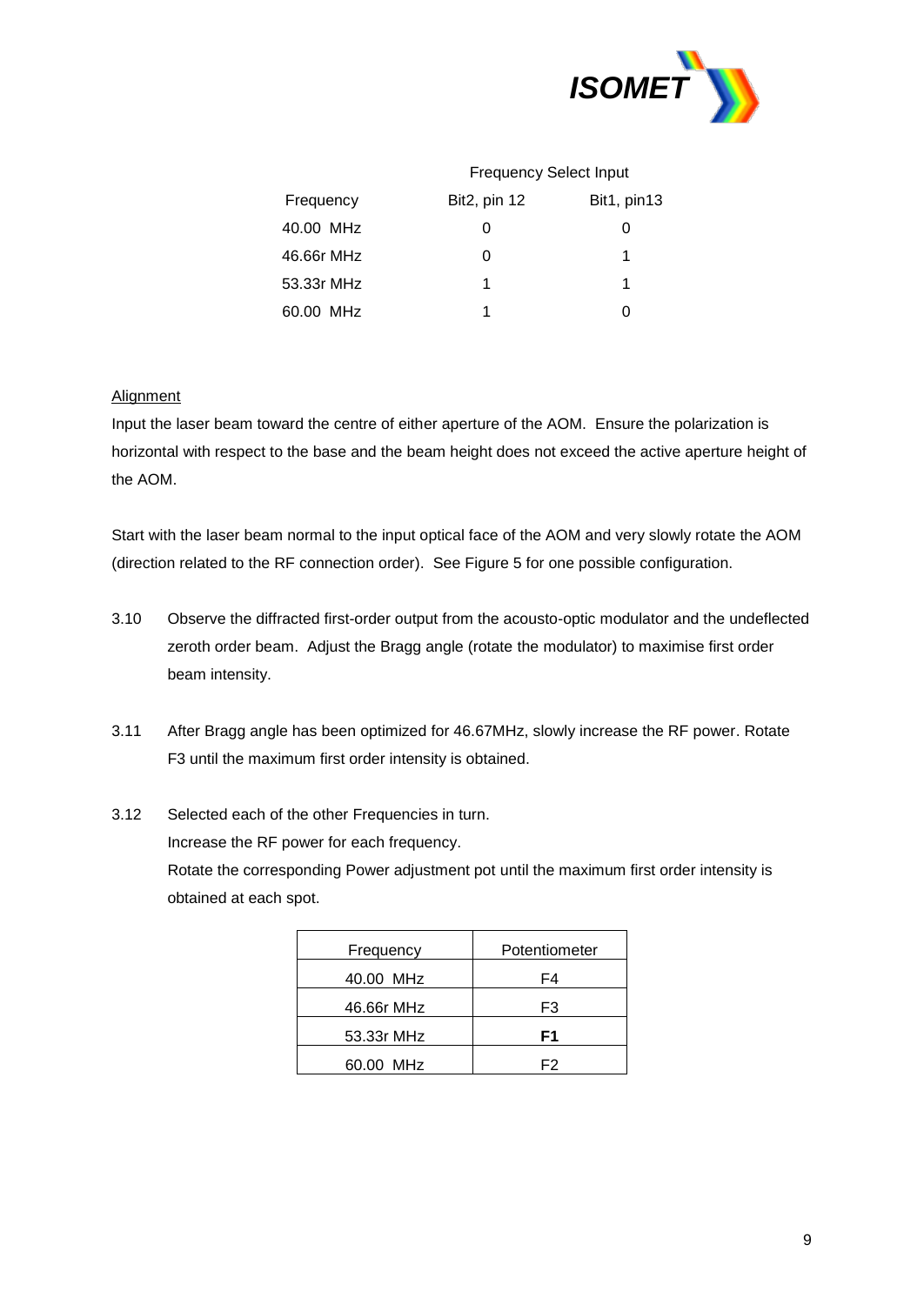

To equalise deflection efficiency, alternate between the frequencies and carefully RF powers to give the same efficiency for all four. (Note: the power meter may require repositioning for the four different angles.) It may be necessary to readjust Bragg angle. See 3:14

## **PLEASE NOTE**

3.13 If high efficiency cannot be achieved at both frequencies, it is probable that the RF connections to the AOM are incorrect. In this case the phase delayed output of the RFA4556- 2 is connected to the incorrect input of the AO deflector. See Fig 4 for guidance.

Turn off the DC power to the RFA4556-2 and exchange RF connections at the Driver. Repeat the above alignment procedure.

3.14 Bragg angle sensitivity increases with frequency, therefore it may be necessary to make a small Bragg angle re-adjustment at 60MHz. See figure below. This graph shows the AOM600 sensitivity to Bragg angle error.

This plot also gives an indication of the reduction in efficiency due to Input Beam Divergence or Convergence.

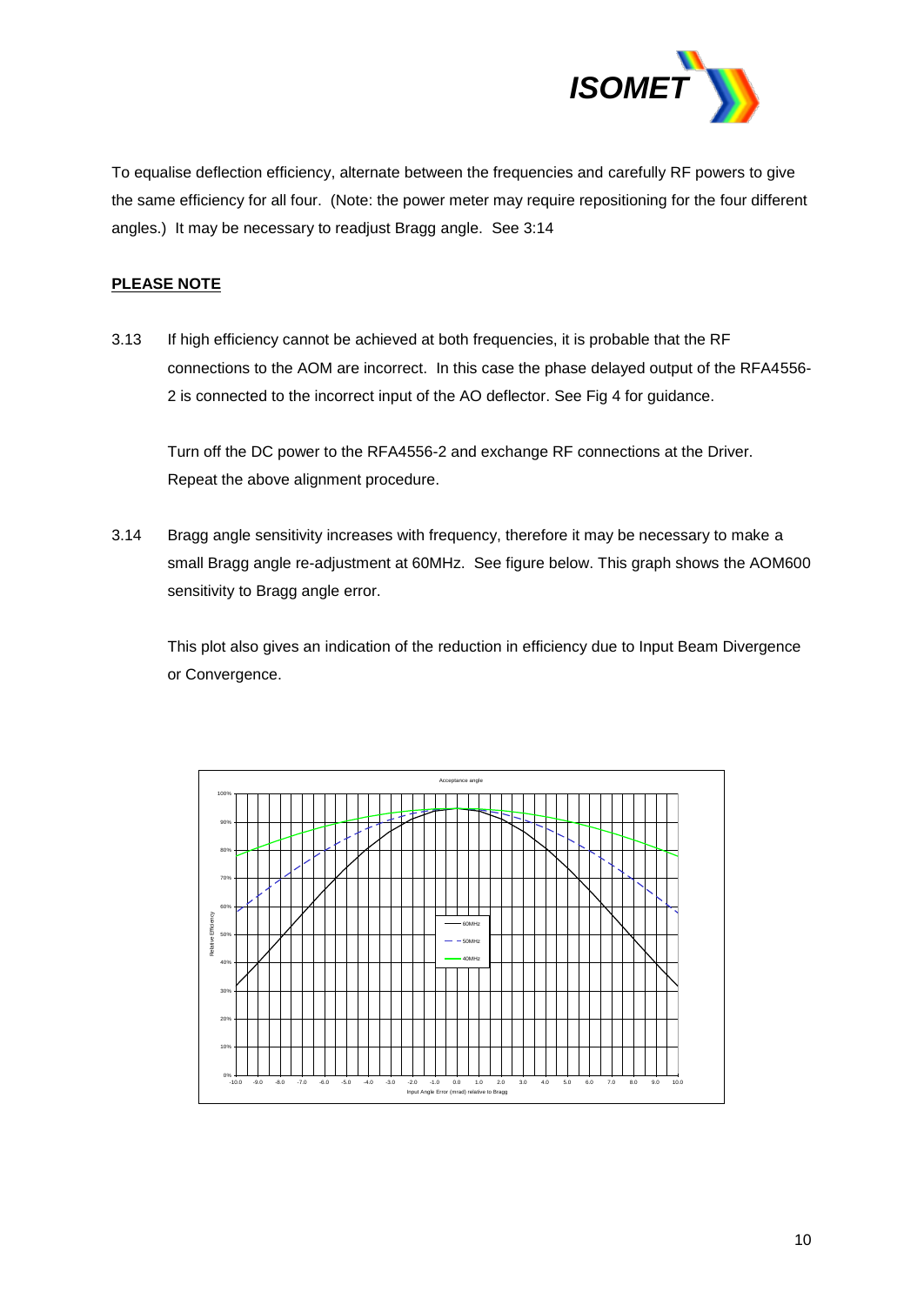

3:15 A similar procedure can be repeated using the digital potentiometers. In this case ensure the input to pin7; *DP/MANUAL Pot Select* is closed (LOW)

The adjustment method is described in Section 2.1

The adjustment range for the DP's is approximately 15W Minimum to 60W Maximum per output.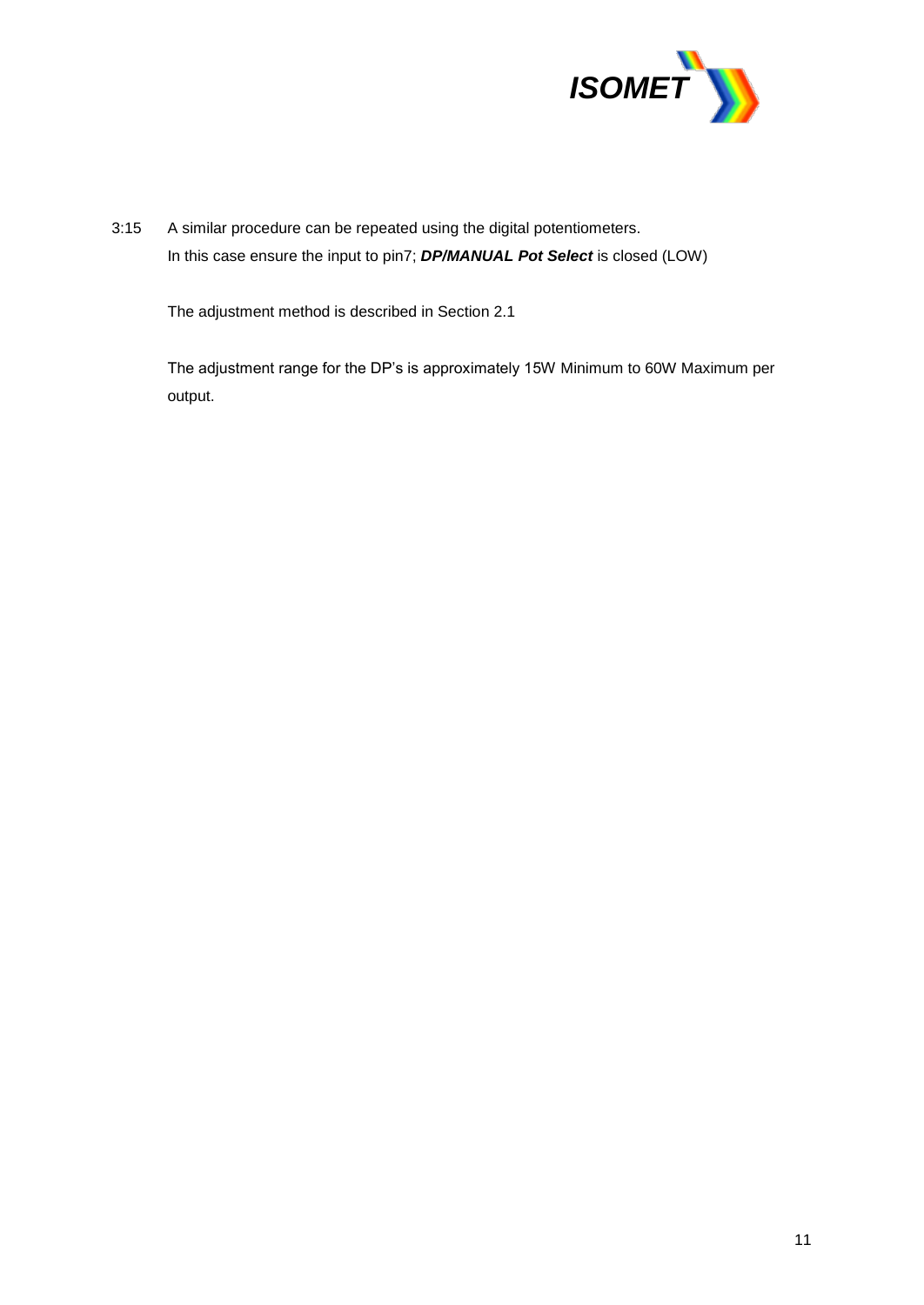

## MAINTENANCE

## 4.1 Cleaning

It is of utmost importance that the optical apertures of the deflector optical head be kept clean and free of contamination. When the device is not in use, the apertures may be protected by a covering of masking tape. When in use, frequently clean the apertures with a pressurized jet of filtered, dry air.

It will probably be necessary in time to wipe the coated window surfaces of atmospherically deposited films. Although the coatings are hard and durable, care must be taken to avoid gouging of the surface and residues. It is suggested that the coatings be wiped with a soft ball of brushed (short fibres removed) cotton, slightly moistened with clean alcohol. Before the alcohol has had time to dry on the surface, wipe again with dry cotton in a smooth, continuous stroke. Examine the surface for residue and, if necessary, repeat the cleaning.

# 4.2 Troubleshooting

No troubleshooting procedures are proposed other than a check of alignment and operating procedure. If difficulties arise, take note of the symptoms and contact the manufacturer.

# 4.3 Repairs

In the event of deflector malfunction, discontinue operation and immediately contact the manufacturer or his representative. Due to the high sensitive of tuning procedures and the possible damage which may result, no user repairs are allowed. Evidence that an attempt has been made to open the optical head will void the manufacturer's warranty.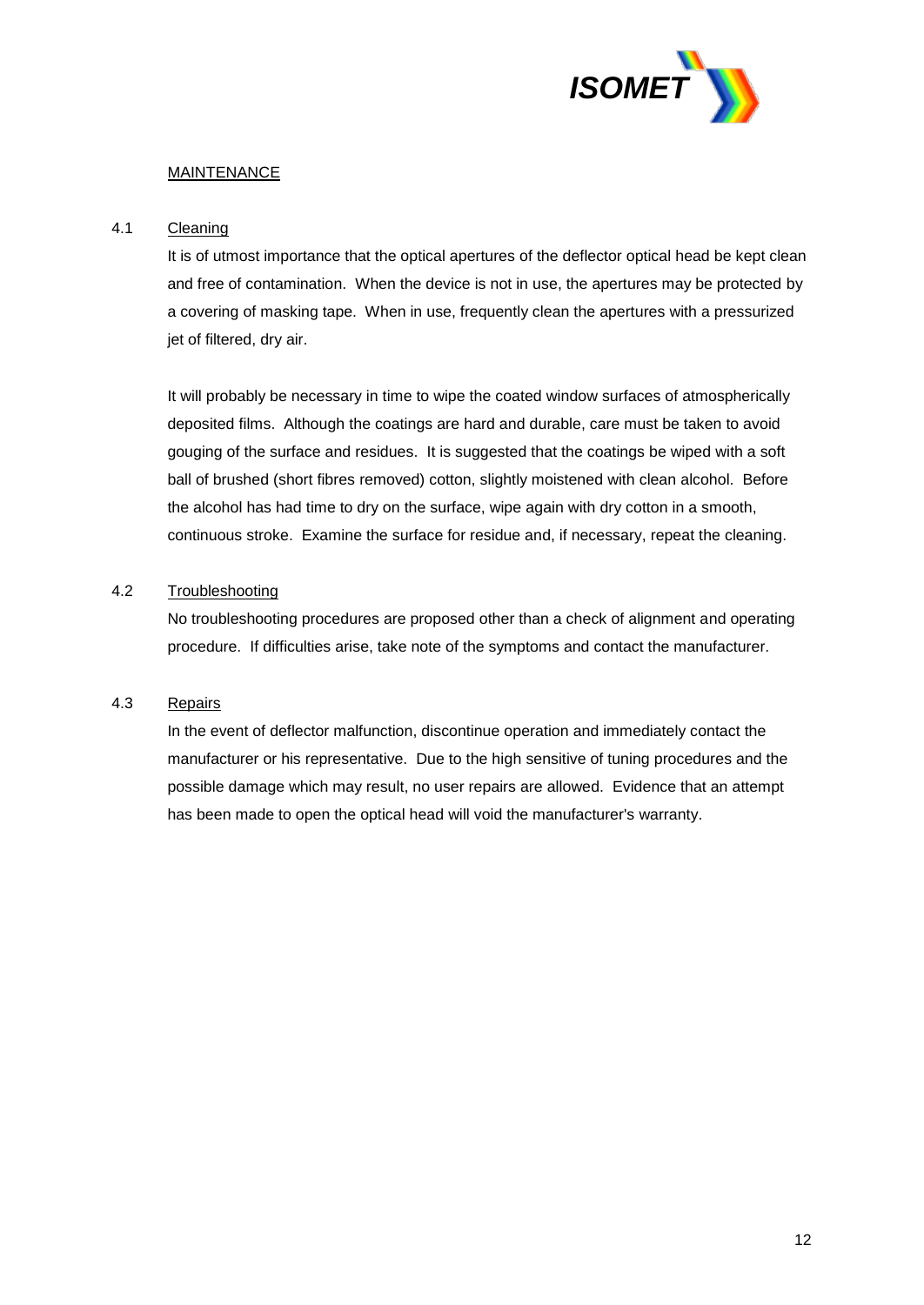

# **RFA 4556-2 Standard Version**

# **Connection Summary**

# 1.0 25 way 'D' Type Control Connection

| Signal                                                          | <b>Type</b> | Pin out connection                                          |
|-----------------------------------------------------------------|-------------|-------------------------------------------------------------|
| <b>Frequency Select, TTL</b><br>Bit 1<br>Bit 2                  | Input       | ---<br>+Sig pin 13, -Rtn pin 25<br>+Sig pin 12, -Rtn pin 24 |
| Digital Modulation TTL<br>$0.8V$ (off), >2.7V(on)               | Input       | +Sig pin 11, -Rtn pin 23                                    |
| 24Vdc Supply / 100mA<br>(Opto-isolator feed)                    | Input       | $+vepin 9$                                                  |
| DP - Write Enable                                               | Opto-Input  | +Sig pin 8, -Rtn pin 21                                     |
| <b>DP/Manual Select</b>                                         | Opto-Input  | +Sig pin 7, -Rtn pin 20                                     |
| DP Inc                                                          | Opto-Input  | +Sig pin 6, -Rtn pin 19                                     |
| DP UP/-DWN                                                      | Opto-Input  | +Sig pin 5, -Rtn pin 18                                     |
| DP Adjust Select<br>Bit 2<br>Bit 1                              | Opto-Input  | +Sig pin 4, -Rtn pin 17<br>+Sig pin 3, -Rtn pin 16          |
| 'Interlock Valid' monitor<br>$(Open = Fault, Closed = OK)$      | Output      | +Sig pin 2, -Rtn pin 15                                     |
| Interlock<br>(Connect to AO modulator 'INT,<br>normally closed) | Input       | +Sig pin 1, -Rtn pin 14                                     |

Isolated signal return pins are 16, 17, 18, 19, 20. These are connected internally to the isolated ground.

Return / 0V pins are 14, 22, 23, 24, 25. These connected internally to the driver chassis (nonisolated) ground

# Notes:

The interlock signal must be connected. Contacts closed for normal operation.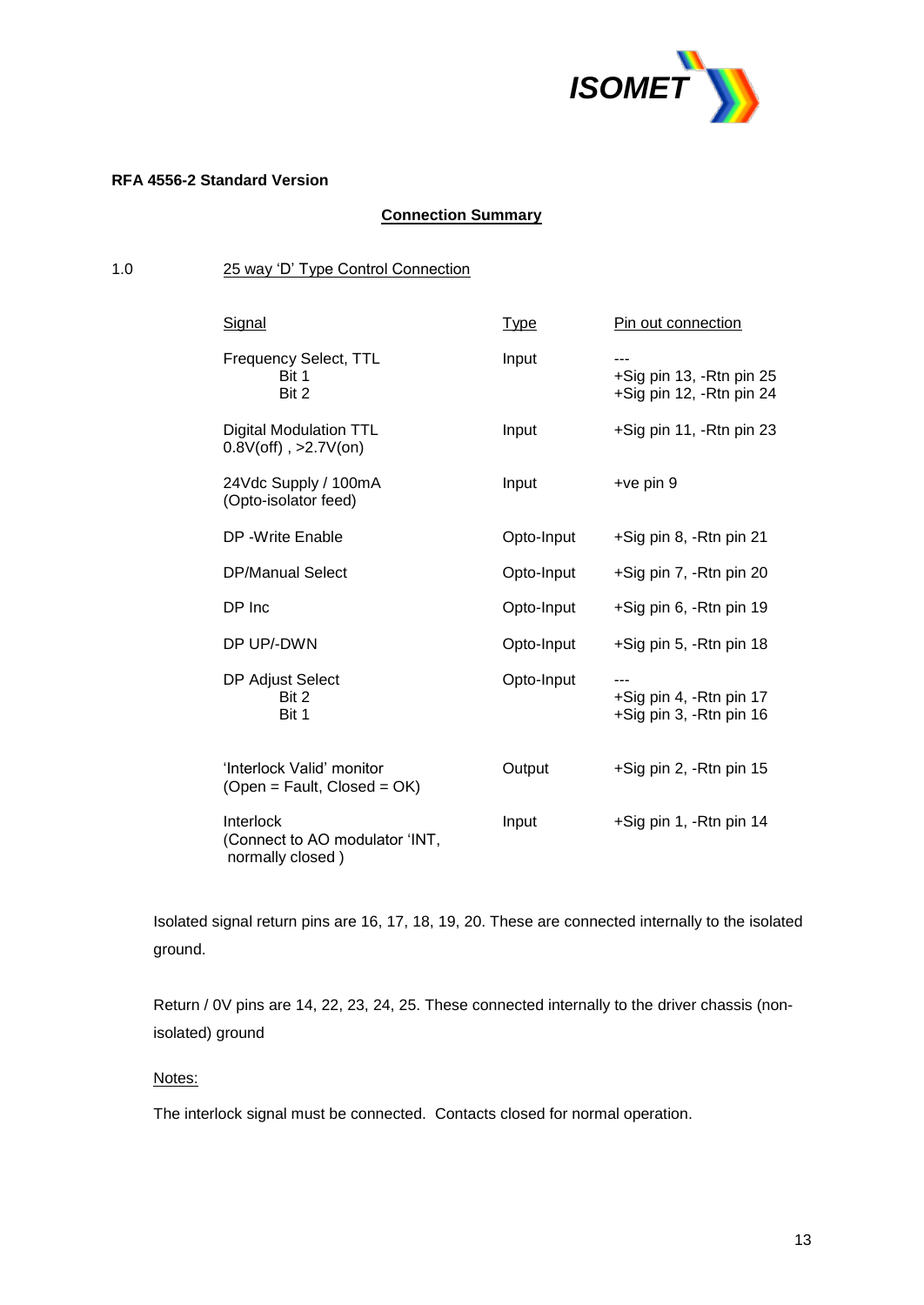

RF Amplifier Outline



4 x M5



Figure 1: Driver Installation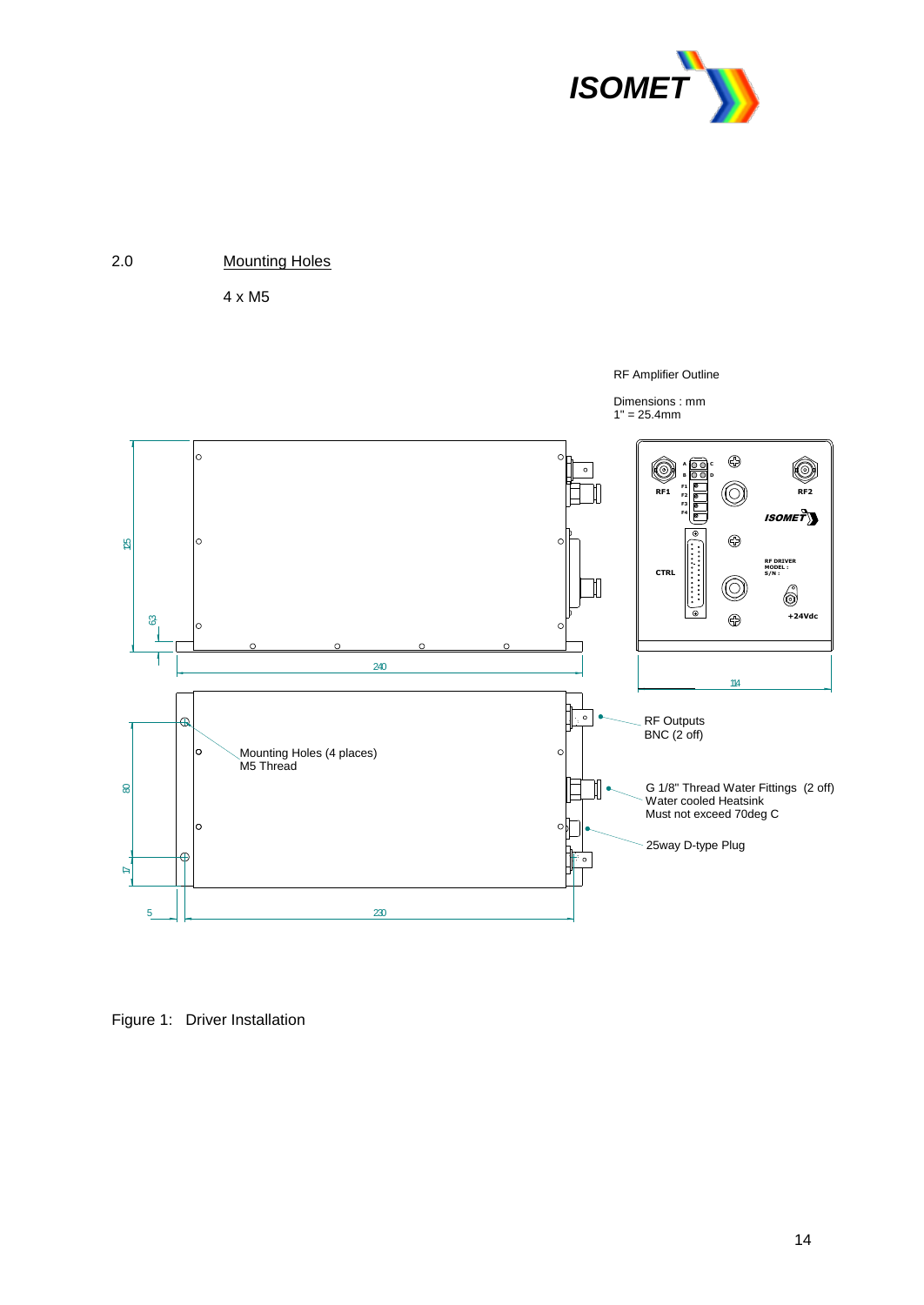



Figure 2: Driver Block Diagram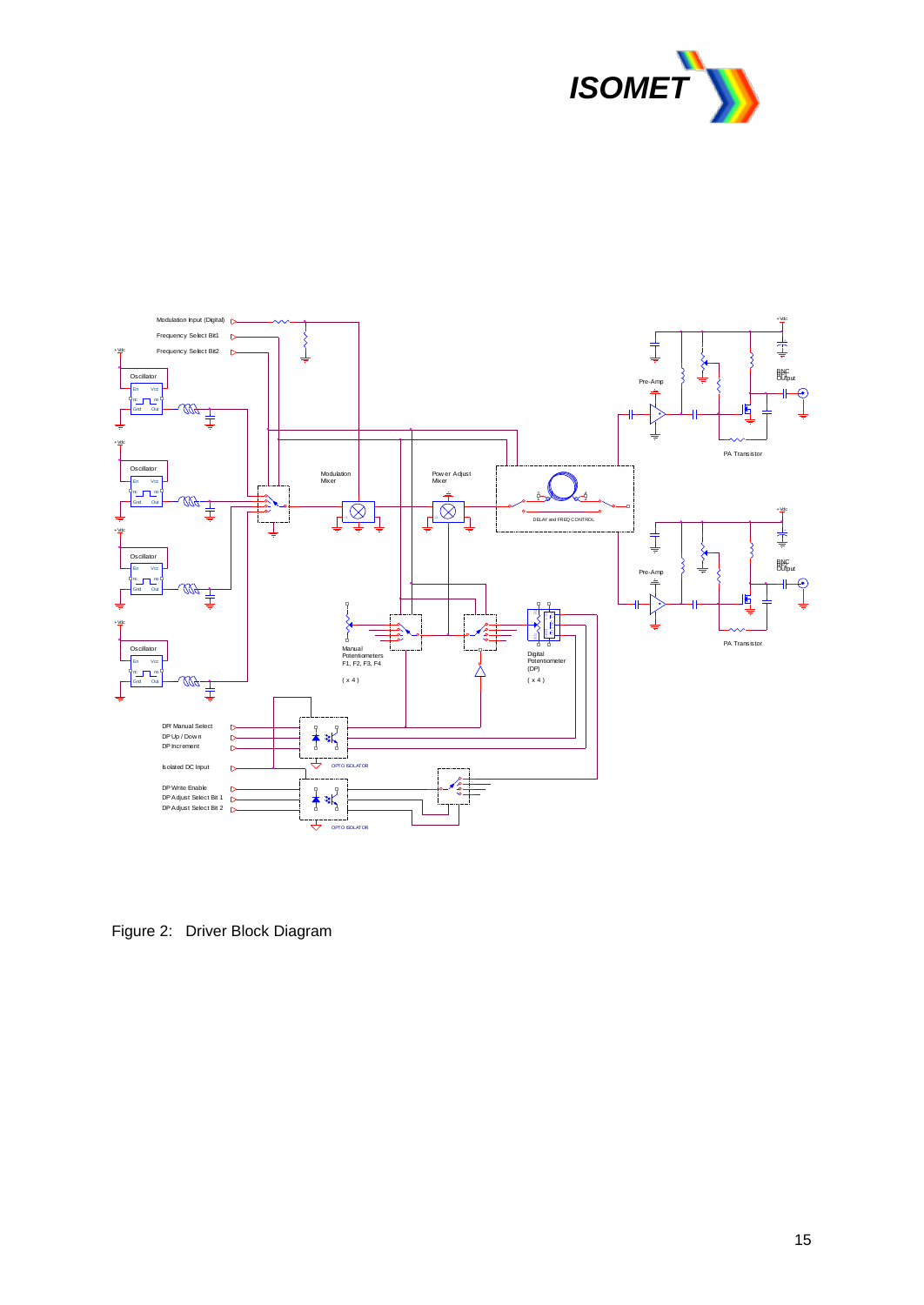



RF Carrier





Figure 3: Typical Digital Modulation Waveforms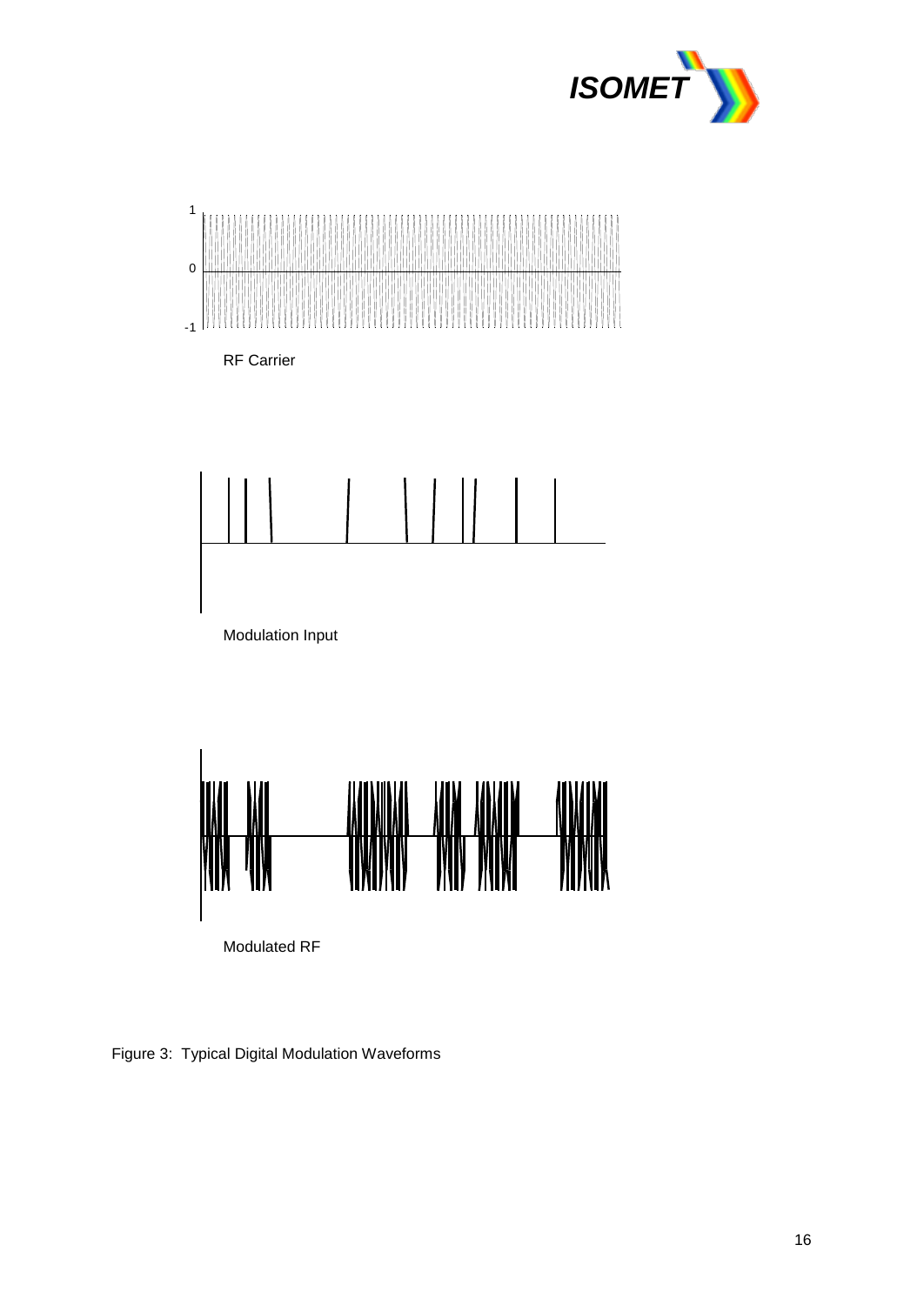



Correct orientation as viewed from top of AOD (Connector identification may differ)

Figure 4: Connection orientation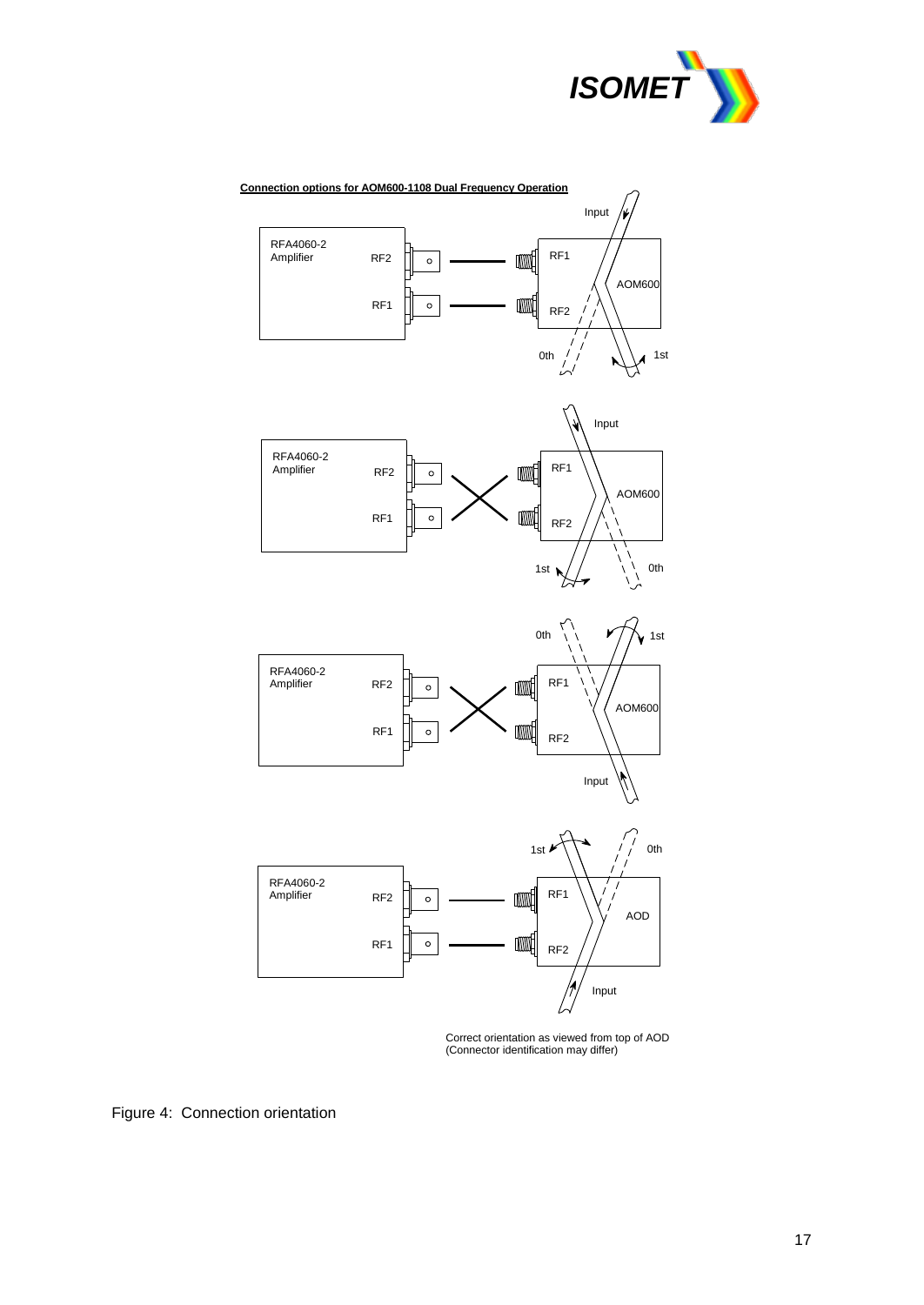



Figure 5: Typical Connection Configuration